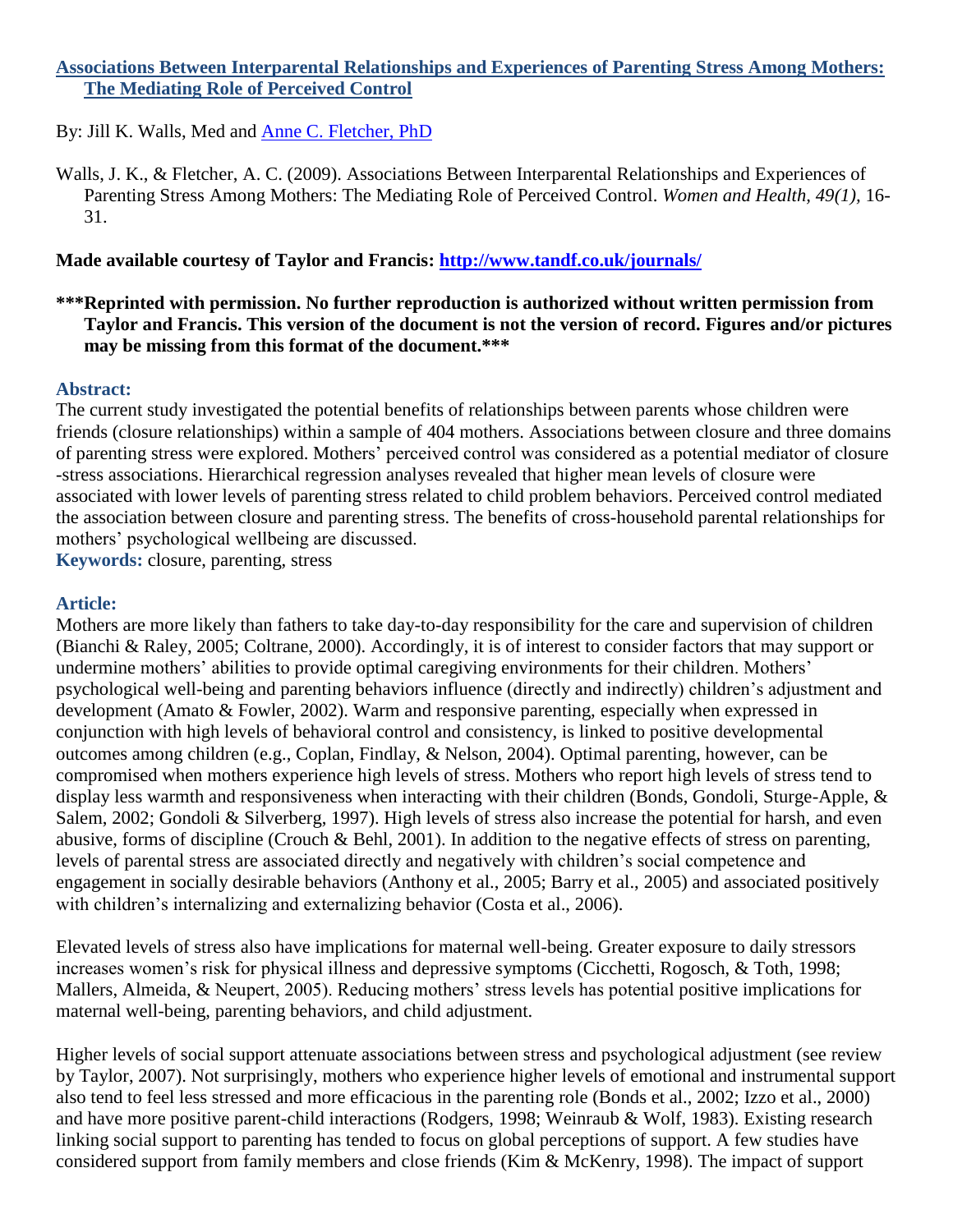derived from relationships with other parents has been virtually ignored. The current study focused on social relationships among mothers whose children were friends in relation to levels of parenting stress, as well as identification of mechanisms that might explain associations between maternal social relationships and parenting stress.

# **BACKGROUND AND RATIONALE**

The concept of *social network*, or *intergenerational*, *closure* has its origins in the theoretical writings of Coleman (1988) as they relate to social capital in the lives of families. Social network closure is defined as the extent to which relationships exist between parents whose children are friends. Coleman theorized that closure relationships were important in that they reinforced social norms and promoted the use of consistent and effective parenting within communities. Closure relationships were described as reinforcing the ―trustworthiness of social structures that allows for the proliferation of obligations and expectations‖ (Coleman, 1988, p. S107). Thus, it is through reciprocal ties and obligations that parents are held accountable to other parents in their social networks.

Theoretically, closure relationships should benefit mothers and fathers alike. However, childrearing remains highly gendered within contemporary American society, with women shouldering a disproportionate amount of childcare responsibility, even within dual-earner families (Bianchi & Raley, 2005; Coltrane, 2000). Furthermore, mothers typically assume the lead role as planners and organizers of family schedules, including children's time after school (Daly, 2002). Thus, the benefits of closure relationships are likely to be more salient in the lives of mothers. For this reason, the current study examined closure relationships as they function in the lives of mothers.

The existing body of research on social network closure has focused primarily on its impact on child well-being, and has indicated that closure relationships are associated positively with child competence within a number of domains (Carbonaro, 1998; Fletcher, Hunter, & Eanes, 2006; Fletcher et al., 2001). Yet less is known about the ways in which closure relationships may affect parents. Coleman (1988) theorized that closure relationships benefited parents by reinforcing standards and sanctions based on social norms. Having relationships with other parents who share similar discipline strategies and parenting beliefs, for example, should enable mothers to feel more confident and less stressed in the parenting role. Research on social support conceptualized in a broader manner has suggested that supportive social networks are associated concurrently with lower maternal stress levels (Bonds et al., 2002; Jackson et al., 2000; Ostberg & Hagekull, 2000). Also, in a prospective study of mothers of young children, Mulsow et al., (2002) found that social support predicted levels of parenting stress over a two-year time span. Social network closure should function similarly to general forms of social support in that lower levels of closure should be related to less optimal functioning among mothers (i.e., higher levels of stress). Because closure relationships are parenting-specific, greater amounts of closure should be linked with benefits with regards to stress experienced within the parenting role.

Given that existing research suggests a relation between closure and stress, it was of interest to consider the mechanisms through which social network closure may relate to maternal stress levels. Cognitive appraisals may influence the extent to which individuals experience life events as stressful (Lazarus & Folkman, 1984). In the present study, we examined levels of perceived control as a potential cognitive mediator of the link between closure and parenting stress. Several studies have shown that supportive social ties have the potential to influence positively mothers' levels of perceived control (Hassall, Rose, & McDonald, 2005; Izzo et al., 2000). In a related longitudinal study, Sepa, Frodi, and Ludvigsson (2004) found that mothers' reports of inadequate social support predicted later reports of feeling less confident/secure in the parenting role. In addition, lack of support and confidence/security predicted higher levels of parenting stress. Similar to research involving more general measures of maternal support networks, access to resources via closure relationships should increase mothers' feelings of control with respect to children's behavior.

In turn, higher levels of perceived control should provide mothers with greater cognitive resources to cope with stressful parenting events and situations. In two studies, mothers' perceptions of control explained a significant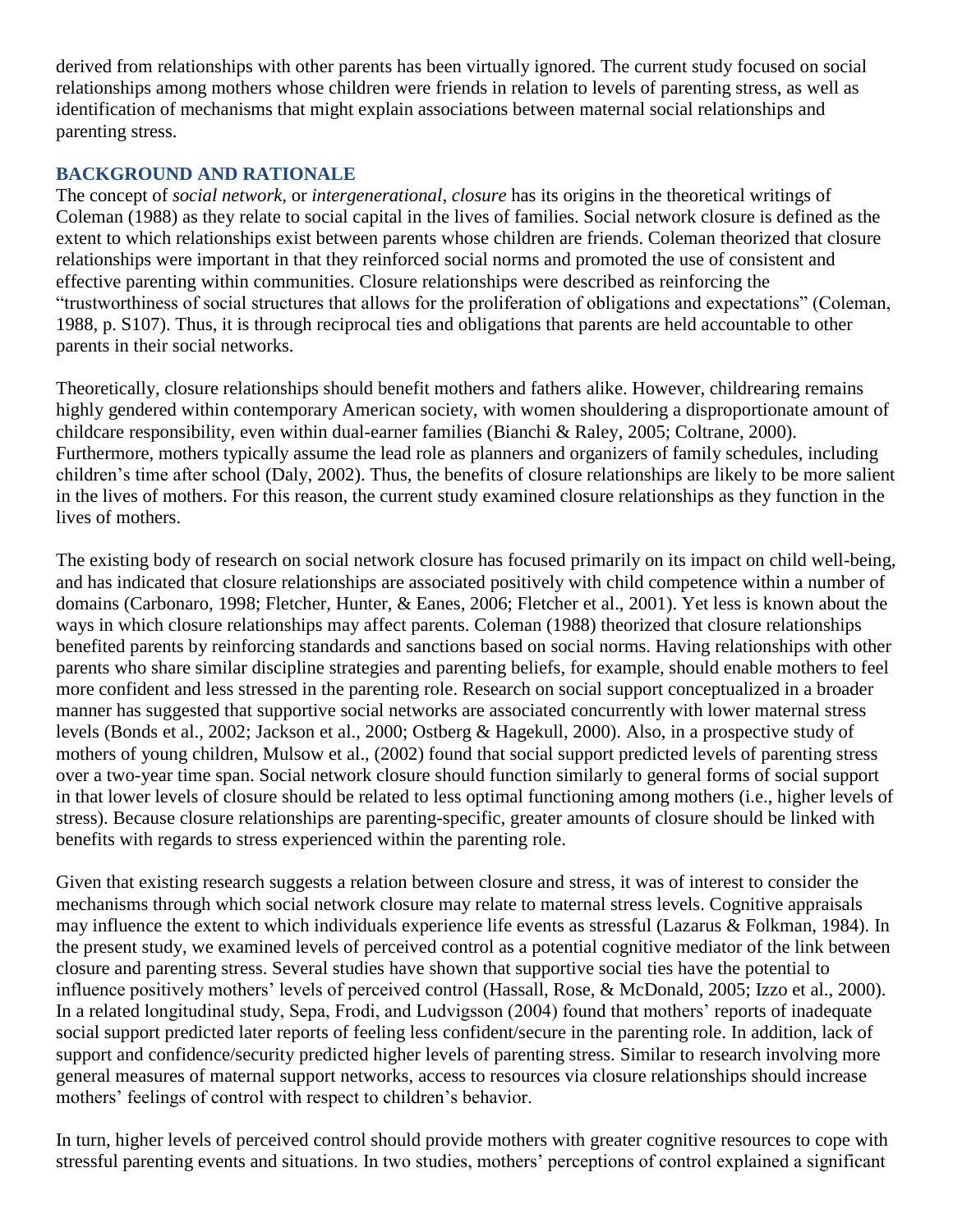portion of the variance in their stress levels (Hassall, Rose, & McDonald, 2005; Raikes & Thompson, 2005). Moreover, Hassall, Rose, and McDonald (2005) found that perceived control mediated the association between total support received from family and friends and parenting stress. Taken together, these findings suggest that support gained through interparental relationships decreases levels of felt stress because mothers feel more in control as parents.

The current study makes an important contribution by considering an understudied source of parenting support, namely interparental relationships and how they might benefit mothers by reducing levels of parenting stress. Drawing from empirical findings within the social support and parenting literatures, as well as the theoretical writings of Coleman (1988), we tested the following hypotheses: (1) higher levels of social network closure are associated with lower amounts of parenting stress; (2) levels of perceived control mediate the association between closure and parenting stress.

## **METHODS**

## *Participants*

The sample for the current study consisted of 404 third-grade children and their mothers. Interviews took place during the 2001–2002 school year. Children attended nine public elementary schools that were diverse with respect to location (urban, suburban, rural) and racial and socioeconomic composition. Elementary schools were from one county in the southeastern region of the United States.

The families included in analyses for the current study were a subset of mother-child dyads participating in a larger, school-based study of parental involvement in children's friendships. Institutional Review Board (IRB) approval for data collection was obtained prior to participant recruitment. Parents were contacted initially through letters distributed to all third-grade children in the participating schools  $(N = 877)$ . Seven hundred forty-four children were considered eligible, and 85% of eligible children's mothers consented to their child's participation in the school-based portion of the study. Eligibility to participate in the home-based portion of the study was determined using demographic information provided by children during school-based data collection. To be eligible, mothers had to reside with participating children; children had to be born in the United States; and participants had to self-identify as either Black or White. Eligible mothers who could be reached by telephone  $(N = 511)$  were asked to confirm eligibility requirements. Seventy-nine percent of mothers who were eligible agreed to participate in home interviews.

## *Measures*

*Demographic information.* During a face-to-face interview, mothers provided the following information for each household member: age in years, sex, ethnicity, and relationship to the target child. Child gender was coded as  $0 =$  female,  $1 =$  male; race was coded as  $0 =$  White,  $1 =$  Black. Mothers also reported both parents' occupations and educational attainment. If biological/adoptive fathers were not perceived to be involved with the target child, their information was not recorded. Family social class was determined using the Hollingshead Four Factor Index of Social Status (Hollingshead, 1975), which takes into account both parents' education and occupation. Hollingshead scores can range from 8 (farm laborers/menial service workers) to 66 (major business persons and professionals). As per Hollingshead's instructions, only mothers' scores were used to compute social class when biological/adoptive fathers were not actively involved in raising target children.

*Social network closure.* Children and mothers were asked to work together during a joint interviewer-guided session to identify a list of the target child's closest friends. The generated list was limited to non-sibling, nonadult friends and a maximum of 10 friends could be identified. Mothers were then asked to rate how well they knew each identified friend's parents. Responses were on a four-point scale with 1 (*Never met*), 2 (*Met in passing*), 3 (*Know somewhat well*), and 4 (*Know well*). Mothers' responses for each friendship were averaged to form a summary measure of closure that was not biased by the number of friends identified. Smaller scores were indicative of lower levels and larger scores were indicative of higher levels of social network closure. Closure measured in this manner has been linked with multiple indicators of child well-being including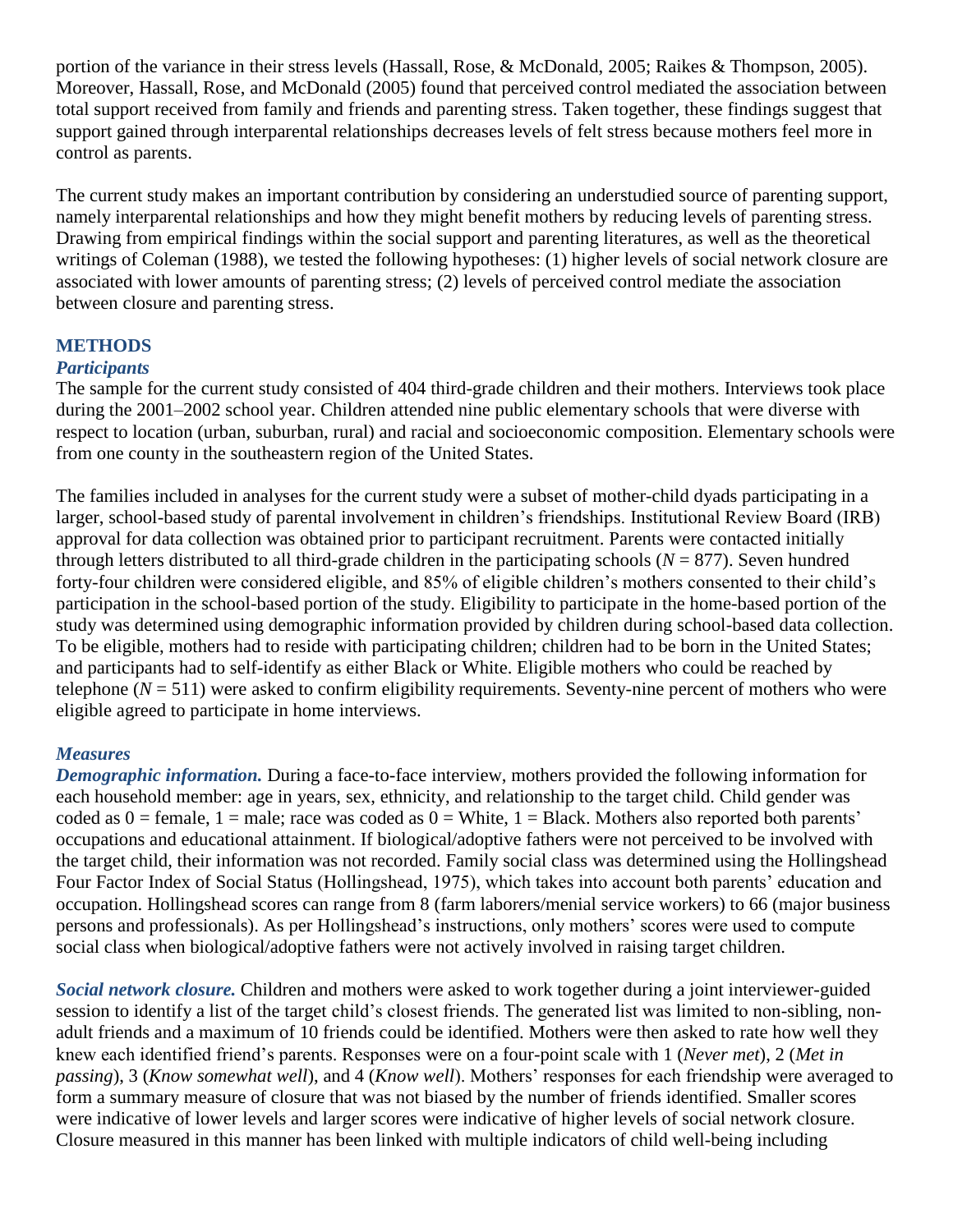academic grades, perceived self-efficacy, internalized distress and externalizing behavior (Fletcher, Hunter, 8r Eanes, 2006), demonstrating criterion-related validity (Carmines 8r Zeller, 1979).

*Parenting stress*. Mothers completed the short form of the Parenting Stress Index (PSI; Abidin, 1995) as a measure of mothers' experiences of stress related to parenting. The PSI is composed of three subscales (parent domain, parent-child dysfunctional interaction, and difficult child). Parent domain items were designed to measure parenting-specific experiences of stress. Parent-child dysfunctional interaction items were designed to measure stress related to unmet parental expectations of children. Difficult child items were designed to measure stress related to parents' perceptions of child behavior problems. All subscales have been demonstrated to have good test-retest reliability (Cronbach's alpha = .85, .68, and .78, respectively, see Abidin, 1995, p. 61). Mothers indicated their agreement with statements such as, "I feel trapped by my responsibilities as a parent" (parent domain), "Sometimes my child does things that bother me just to be mean" (parent-child dysfunctional interaction), and "I feel that my child is very moody and easily upset" (difficult child). Responses were on a five-point scale ranging from 1 (*strongly agree*) to 5 (*strongly disagree*). Higher scores on all subscales indicated higher stress levels related to parenting.

*Perceived control.* Mothers completed the parental control of child's behavior (10 items, Cronbach's alpha = .77) subscale of the Parental Locus of Control Scale (PLOC; Campis, Lyman, & Prentice-Dunn, 1986). Mothers indicated the extent to which they agreed with statements such as "My child's behavior is sometimes more than I can handle" and "Sometimes I feel that I do not have enough control over the direction my child's life is taking.‖ Responses were on a five-point scale ranging from 1 (*strongly disagree*) to 5 (*strongly agree*). Higher scores were indicative of higher levels of parental control, also indicative of an internal orientation. This measure has been shown to have good reliability for all subscales, and to demonstrate acceptable construct and discriminant validity when examined in conjunction with other locus of control measures (Campis, Lyman, & Prentice-Dunn, 1986).

#### *Procedures*

Two research assistants conducted each interview with mothers, and at least one of the research assistants was always from the same racial group as the family being interviewed. For every interview, at least one research assistant was female. The majority of interviews were conducted in the families' homes, although a few families were interviewed in alternative locations of their choosing (e.g., a library). Interviews were completed in approximately one hour and fifteen minutes. At the beginning of each interview, mothers were asked to sign informed consent forms for their own and their children's participation. Children verbally assented to participate. For purposes of confidentiality, mothers and children were interviewed in separate rooms. Mothers' interviews began with a demographics interview followed by completion of self-report questionnaires. Research assistants read questionnaires aloud to children. Questionnaires were read aloud to mothers if mothers requested assistance or appeared to be having trouble with completion. In the final portion of the interview, mothers and children worked together to complete the Social Contexts of Friendships Measure. At the end of each interview, children received a small school-related gift and mothers were compensated with \$35.00.

### *Analytic Strategy*

We computed the mean, standard deviation, and range for all continuous descriptive and key model variables and frequency counts for categorical variables. Values for skewness and kurtosis were assessed to determine normality of scale variables. To identify potential demographic confounding variables, we determined bivariate associations between demographic variables and our independent and dependent variables. We controlled for demographic variables that showed significant associations at the *p* < .05 level with any of our key model variables. Data were analyzed using hierarchical multiple regression with parenting stress as the outcome variable. We tested separate models for each parenting stress subscale (difficult child, parent-child interactions, and parent domain). The significance of the *F* statistic was used to determine overall model fit. The significance and magnitude of associations between independent and dependent variables were determined by examining the t statistic and change in R square respectively.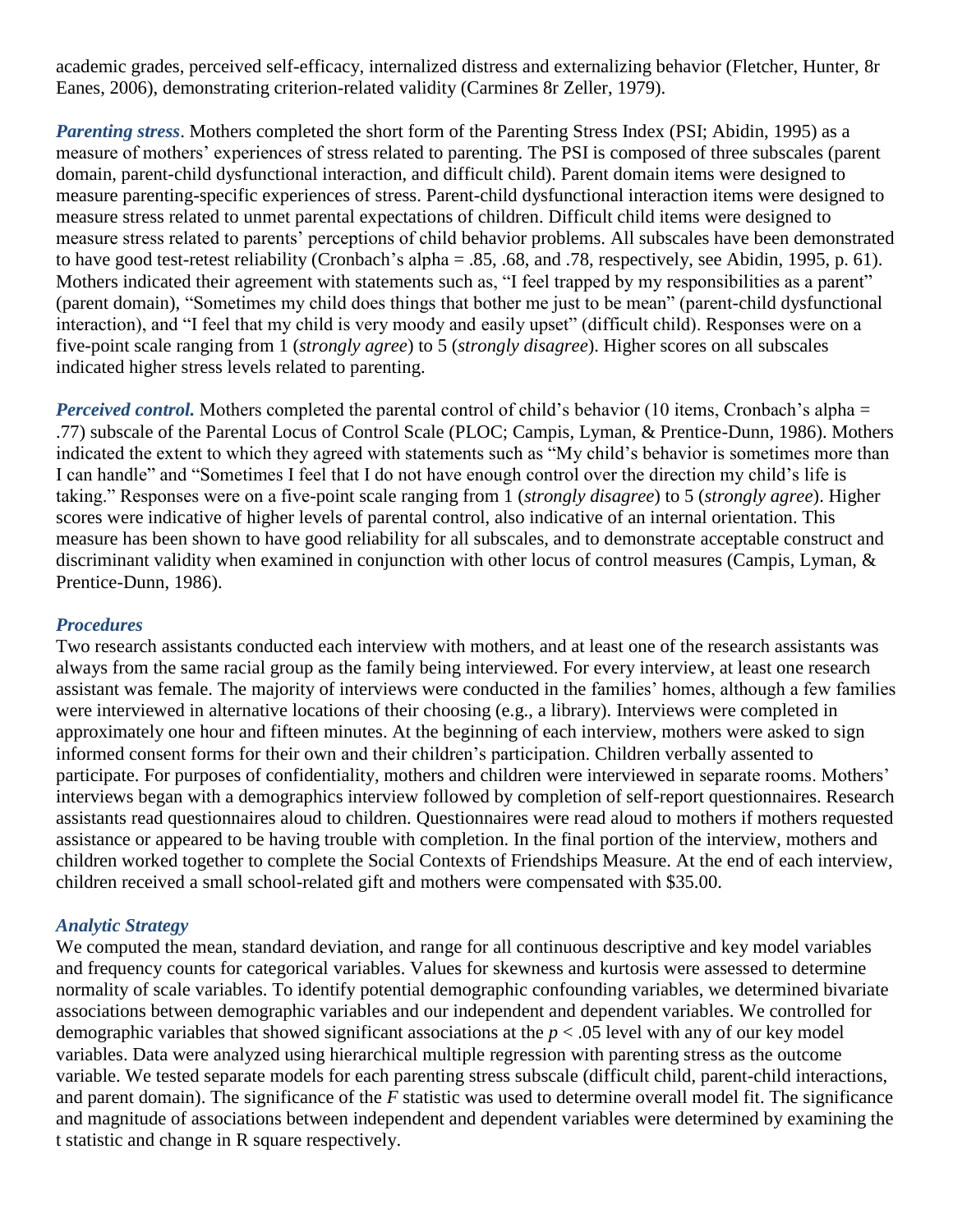On the first step of each regression, we entered the demographic variables of mother's age, ethnicity, and social class. On the second step, we entered closure to determine whether closure was associated with levels of parenting stress over and above the effects of demographic variables. In the third step, we entered perceived control to see if the association between closure and stress would be reduced (i.e., mediation was present). To test for mediation, we followed the steps recommended by Baron and Kenny (1986). First, to determine whether the independent variable was associated with the mediator variable we examined the partial correlation between closure and perceived control, taking into account effects of demographic variables. Second, to determine whether the mediator variable was associated with the outcome variables, we examined partial correlations between perceived control and each domain of parenting stress, again taking into account demographic variables. Third, to determine whether the independent variable was associated with the dependent variables, we performed the aforementioned regression with closure as the independent variable and parenting stress subscales as the criterion variables (with demographic variables as controls, making this conceptually and mathematically equivalent to a partial correlation coefficient). Finally, we considered whether the associations between closure and each domain of parenting stress changed when perceived control was taken into account. Separate mediational analyses were conducted for each parenting stress domain that met criteria for mediation, as tested in prior steps. If the relations between independent (closure) and dependent (parenting stress) variables were reduced to below significance levels once the potential mediator was entered into the equation, complete mediation was considered to be present. If the associations between the independent and dependent variables were reduced, but not to below significance levels, then partial mediation was considered to be present (Baron & Kenny, 1986). If partial or complete mediation was present, follow-up bootstrapping procedures were used to test the significance of the indirect paths (Preacher & Hayes, 2004). Interactions between closure and race were not examined in the current investigation because empirical evidence does not suggest that the strength of associations between social support and stress differs by race (Peirce et al., 2000). Due to insufficient variability in our sample, we were unable to examine family structure as a moderator of closure-stress associations.

#### **RESULTS**

Approximately 63% of mother-child dyads self-identified as White and 37% as Black. These were the two largest racial groups in this county. Among the children, 48% were boys and 52% were girls. Mothers were between 23 and 52 years of age (mean age = 36.9 years,  $SD = 5.46$ ). Two hundred eighty-six mothers (70.8%) were married to participating children's biological or adoptive fathers, 94 (23.3%) were single, and 24 (5.9%) were married to participating children's stepfathers. Families' social class scores ranged from 9 (unskilled laborers) to 66 (major business persons and professionals). The average social class score was 43 (medium business personnel and minor professionals) with a standard deviation of 11.6. All scale measures were within acceptable ranges for skewness and kurtosis (Table 1).

| Closure, Perceived Control, and Indicators of Parenting Stress |       |       |           |     |  |  |  |
|----------------------------------------------------------------|-------|-------|-----------|-----|--|--|--|
| Variables                                                      | M     | SD    | Range     | Ν   |  |  |  |
| Closure                                                        | 3.21  | .65   | $1 - 4$   | 403 |  |  |  |
| Perceived control                                              | 4.61  | .70   | $1.3 - 6$ | 404 |  |  |  |
| Parenting stress—DC                                            | 24.92 | 7.32  | $12 - 55$ | 404 |  |  |  |
| Parenting stress—PCDI                                          | 19.90 | 5.88  | $12 - 42$ | 404 |  |  |  |
| Parenting stress—PD                                            | 23.48 | 6.66  | $0 - 44$  | 404 |  |  |  |
| Maternal age (years)                                           | 36.98 | 5.46  | $23 - 52$ | 403 |  |  |  |
| Social status                                                  | 42.89 | 11.61 | 9–66      | 404 |  |  |  |

TABLE 1 Descriptive Statistics for Mother Background Variables,

*Note*. Parenting stress domains are  $DC =$  difficult child,  $PCDI =$  parent-child dysfunctional interaction, and  $PD =$  parent domain.

Social status was associated negatively with parenting stress in the parent-child dysfunctional interaction domain ( $r = -.20$ , $p < .01$ ) and parent domain ( $r = -.11$ ,  $p = .03$ ), and positively with closure ( $r = .20$ ,  $p < .01$ ). White mothers tended to have higher mean levels of closure (r D .19,  $p < .01$ ) and lower levels of perceived control ( $r = -23$ ,  $p < 01$ ). Mother's age was associated negatively with levels of perceived control ( $r = -11$ ,  $p = .02$ ). Child's gender was unrelated to all of our model variables. Thus, we retained the following variables in all analyses: mother's social status, race, and age.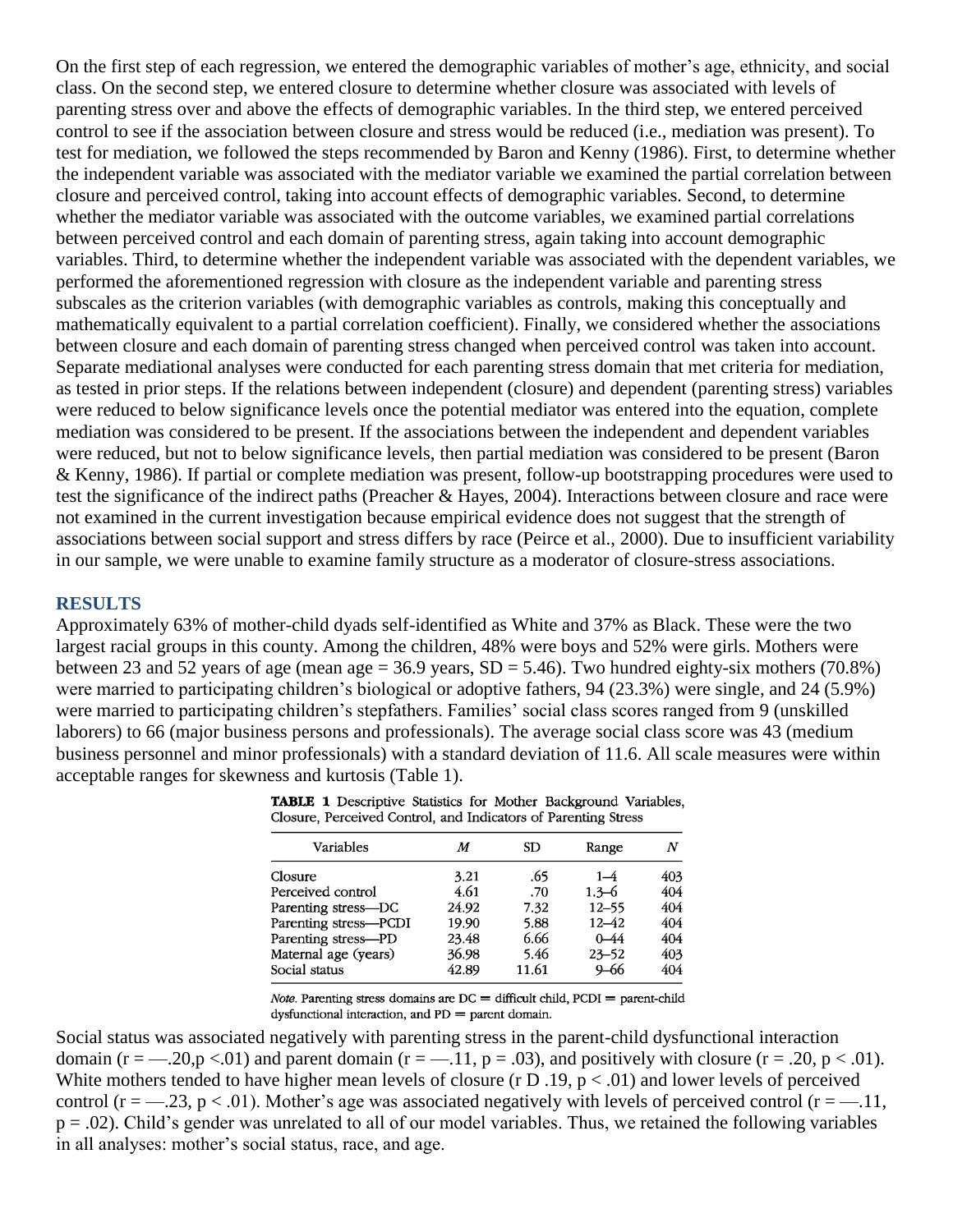Intercorrelations among model variables (Table 2) indicated that mothers with higher mean levels of closure tended to have lower levels of stress on all three subscales. Closure scores were unrelated to perceived control. Higher levels of perceived control were associated with lower levels of parenting stress on all subscales. Mothers' parenting stress scores were intercorrelated positively with all subscales.

To determine if mothers' closure scores were associated with levels of parenting stress, above and beyond potential demographic controls, a hierarchical multiple regression analysis strategy was used. After controlling for age, race, and social class, a trend was observed for mothers higher in closure to report lower levels of parenting stress related to the parent-child relationship,  $t(402) = -1.89$ ,  $p = .06$ . Higher mean levels of closure were associated with lower levels of parenting stress related to child behavior problems,  $t(402) = -2.12$ ,  $p =$ .04. Closure was unrelated to parenting stress in the parent domain subscale once demographic variables were considered.

To test our mediation hypothesis, we followed the steps recommended by Baron and Kenny (1986). It was expected that mothers' perceived control scores would mediate the association between closure and parenting stress. First, to determine if a significant association existed between the independent and mediator variable, we examined the partial correlation as described previously. Results indicated that higher mean levels of closure were associated with higher levels of perceived control over and above effects of demographic controls, r(402)  $=$  .11,  $p = 0.04$ . To determine if a significant association existed between the mediator (perceived control) and dependent variables, partial correlations between perceived control and parenting stress were examined. Mothers with higher levels of perceived control had lower levels of parenting stress related to perceptions of a difficult child,  $r(403) = -.62$ ,  $p < .01$ , parent-specific issues,  $r(403) = -.39$ ,  $p < .01$ , and parent-child dysfunctional interactions,  $r(403) = -.52$ ,  $p < .01$ . To determine if a significant association existed between the independent and dependent variables (after controlling for demographic variables), we examined three separate regressions, as described previously, with closure as the independent variable and parenting stress subscales as the outcome variables. Because associations between closure and two of the three parenting stress subscales (parent-child dysfunctional interaction, parent domain) did not reach significance at the  $p < .05$  level, they were not considered for mediational analyses. Higher mean levels of closure were associated with lower levels of parenting stress related to child problem behaviors,  $t(402) = -2.10$ ,  $p = .04$ . In the final step of the regression equation, the association between the independent and dependent variable must be reduced to below significance once potential mediators are entered into the equation to establish that full mediation is present (Baron & Kenny, 1986). The association between closure and parenting stress (difficult child subscale) was reduced to below significance levels,  $t(398) = -1.04$ ,  $p = .30$ , once perceived control was entered as an independent variable (Figure 1). Thus, perceived control mediated completely the association between closure and parenting stress related to a difficult child.

| Variables              | 2            | 3                 | 4                 |                   |
|------------------------|--------------|-------------------|-------------------|-------------------|
| Social network closure | .06<br>(403) | $-.10*$<br>(403)  | $-.12*$<br>(403)  | $-.11*$<br>(403)  |
| Perceived control      |              | $-.62**$<br>(404) | $-.50**$<br>(404) | $-.39**$<br>(404) |
| Parenting stress—DC    |              |                   | $.61***$          | $.47***$          |
| Parenting stress—PCDI  |              |                   | (404)             | (404)<br>$.55***$ |
| Parenting stress—PD    |              |                   |                   | (404)             |

TABLE 2 Pearson Product-Moment Correlations Among Closure, Perceived Control, and Indicators of Parenting Stress

*Note.* Sample sizes indicated within parentheses. Parenting stress domains are  $DC =$ difficult child,  $PCDI =$  parent-child dysfunctional interaction, and  $PD =$  parent domain. \* $p < .05$ ; \*\* $p < .01$ .

Preacher and Hayes (2004) suggest a bootstrapping approach to test the significance of indirect paths. This procedure was designed to accommodate non-normality in the distribution for the direct path and small sample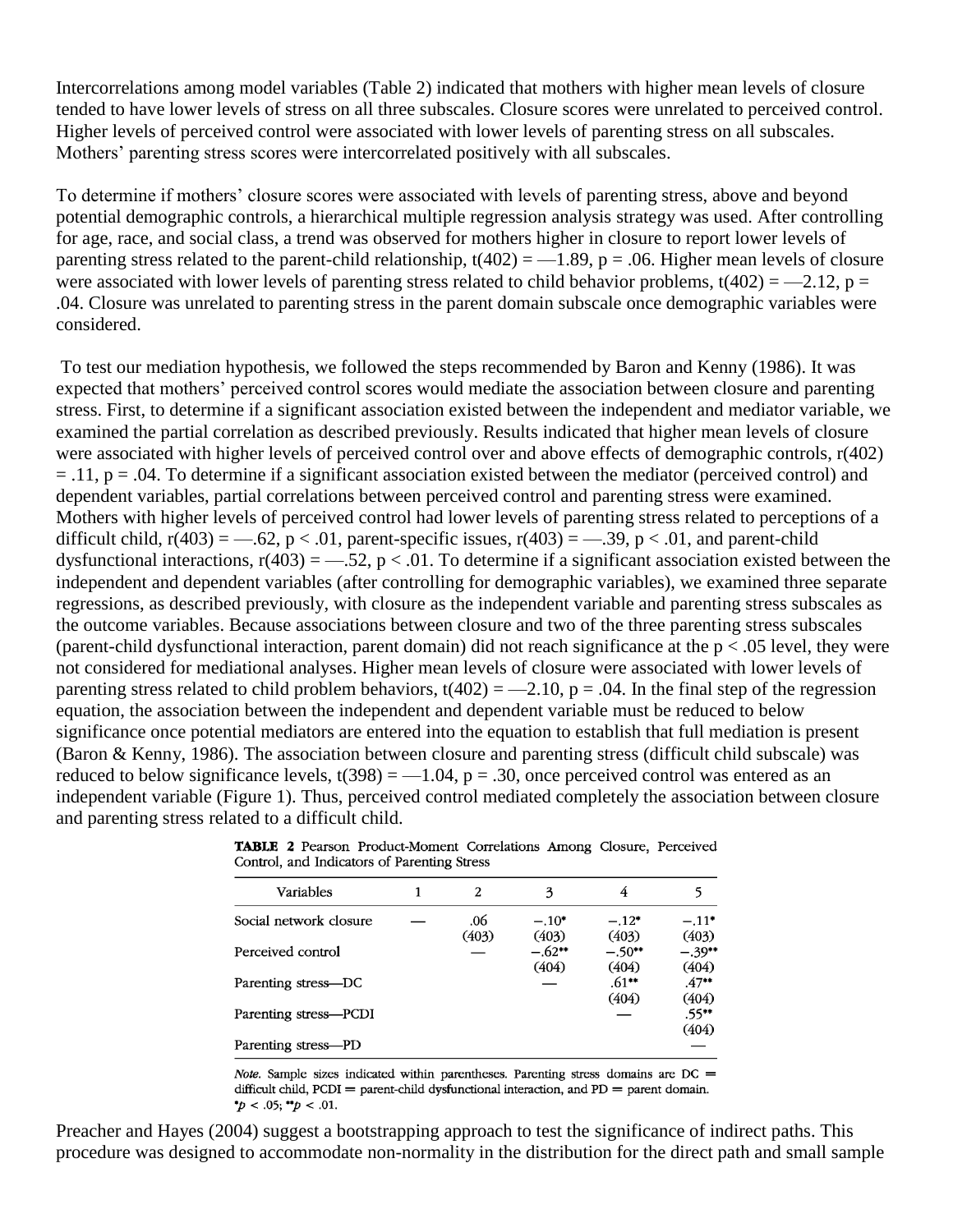sizes. Five thousand random samples (with replacement) were drawn from our original sample of 404 mothers and the indirect path of closure on stress (difficult child subscale) through perceived control was recalculated for each sample drawn. A 95% bias-corrected confidence interval for the average indirect effect was then used to determine significance; confidence intervals including 0 were considered nonsignificant. Bootstrapping procedures indicated that the indirect path of closure on stress through perceived control was statistically significant, controlling for demographic variables, CI D  $-1.40, -10$  (Table 3).



FIGURE 1 Perceived control as a mediator of associations between closure and parenting stress ( $N = 402$ ).  $\gamma p < .05$ ;  $\gamma p < .01$ . Note. Values in parentheses are standardized beta coefficients after adding perceived control as a predictor of parenting stress in hierarchical regression analyses. Mother's age, ethnicity, and social class were controlled.

**TABLE 3** Summary of Hierarchical Regression Analysis for Variables Associated with Mothers' Perceived Levels of Stress in the Difficult Child Domain ( $N = 402$ )

|                        | Step 1  |      | Step 2 |                      | Step 3 |         |           |      |          |
|------------------------|---------|------|--------|----------------------|--------|---------|-----------|------|----------|
| Variable               | B       | SE B | β      | В                    | SE B   | β       | B         | SE B | β        |
| Social status          | $-.04$  | .03  | $-.07$ | $-.03$               | .04    | $-.05$  | $-.02$    | .03  | $-.03$   |
| Mother's ethnicity     | $1.65*$ | .85  | $.11*$ | 1.86*                | .85    | $.12*$  | $-.46$    | .69  | $-.03$   |
| Mother's age           | $-.04$  | .07  | $-.03$ | $-.04$               | .07    | $-.03$  | $-.09$    | .06  | $-.07$   |
| Social network closure |         |      |        | $-1.21$ <sup>*</sup> | .57    | $-.11*$ | $-.46$    | .46  | $-.04$   |
| Perceived control      |         |      |        |                      |        |         | $-6.64**$ | .43  | $-.63**$ |
| $R^2$                  | .01     |      |        | .02                  |        |         | .39       |      |          |
| F for change in $R^2$  | 1.40    |      |        | $2.18^{a}$           |        |         | $51.10**$ |      |          |
| Indirect effects       |         |      |        |                      |        |         | $-.75*$   |      |          |

Note. Mean indirect effect of closure on stress via perceived control was -.75 with a 95% confidence interval of  $-1.40$  to  $-.10$  ( $n = 403$ ).

#### ${}^{a}p$  < .10;  ${}^{*}p$  < .05;  ${}^{**}p$  < .01.

## **DISCUSSION**

The goal of the current study was to investigate associations between closure and multiple domains of parenting stress (difficult child, parent-child interactions, parent domain). Our findings indicated that mothers with higher levels of closure tended to report lower levels of parenting stress related to their own perceptions of having a difficult child. The association between closure and stress related to parent-child interactions approached, but did not reach, significance at the  $p < .05$  level. Closure was unrelated to stress in the parent domain. Mothers' levels of perceived control mediated the association between closure and parenting stress in the difficult child domain.

#### *Associations Between Closure and Parenting Stress*

Our results suggested that the benefits of closure to mothers might be domain specific, as closure was most strongly associated with reductions in levels of stress specifically associated with child behavior problems. That closure had more of an impact in one stress domain than in others is not surprising given the nature of closure relationships. In contrast to other types of inter-parental relationships, friendships between mothers whose children are friends are likely to be initiated as a consequence of an existing relationship between children. Exchanges between mothers are therefore likely to focus on child-centered issues (i.e., school activities, childrearing strategies, sleepovers).

This is consistent with Coleman's (1988) contention that closure relationships have implications for parents' childrearing strategies, particularly monitoring and guiding children's behavior. Because childrearing themes are likely to be prominent in parental dialogues, advice and support received within the context of such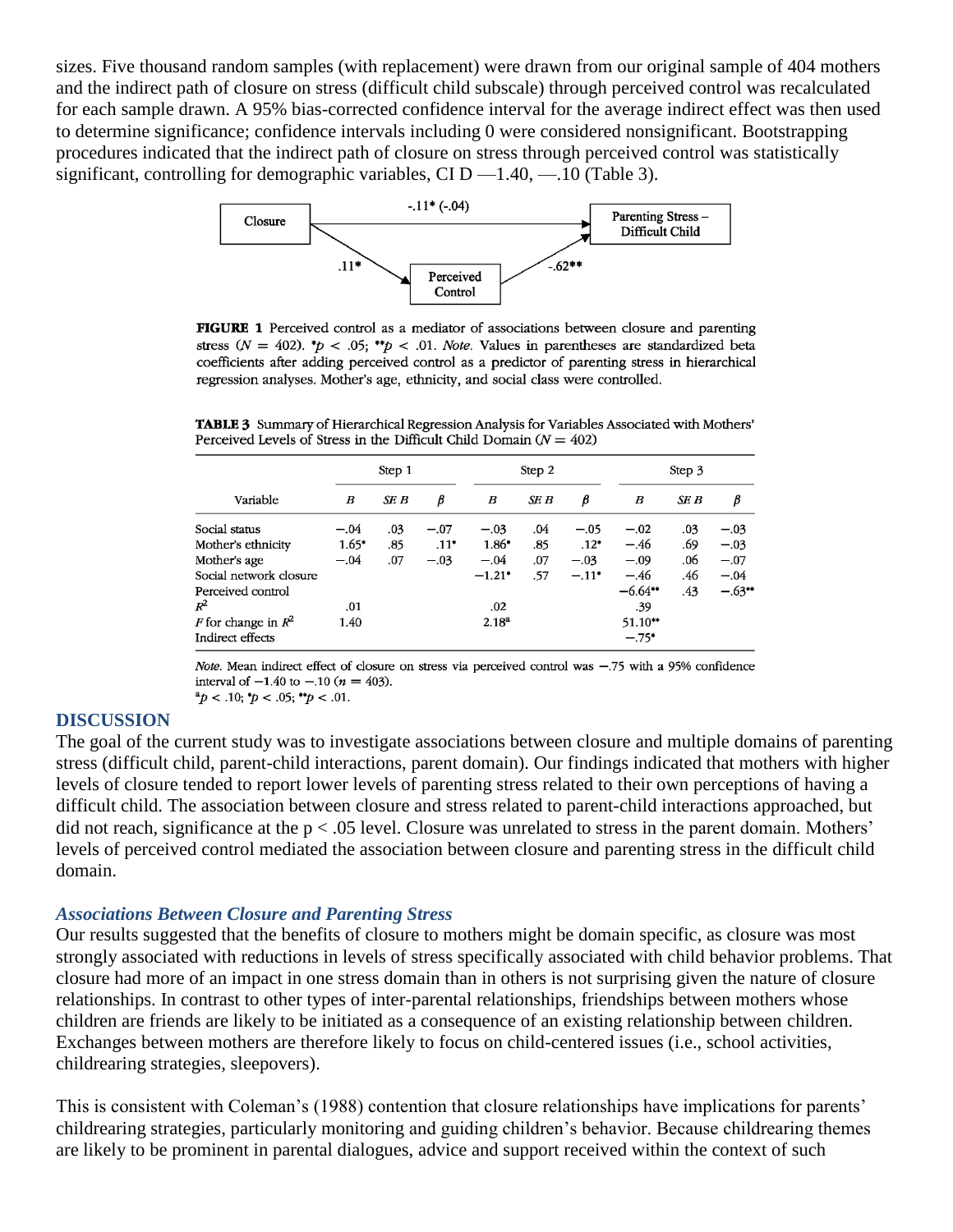relationships are likely to have the strongest impact on parents' stress levels associated with these issues. Generally speaking, these findings are consistent with those of other studies reporting that mothers who received greater amounts of support were less stressed (Bonds et al., 2002; Jackson et al., 2000).

Why was closure less strongly associated with parenting stress in the parent-child and parent domains? It could be that, as a result of the child-centered focus of conversations between mothers, mothers came to perceive difficulties with their own children's behavior as normative. As a result, mothers may have become more inclined to disclose childrearing concerns as they relate to child behaviors. Parent-child conflicts and parentcentered issues may be considered private, or simply child-specific, and consequently dealt with inside the home rather than within the context of closure relationships. In this sample, nearly 77% of mothers were married. Perhaps mothers relied on spousal support to resolve these issues first, before consulting outside sources.

## *The Mediating Role of Perceived Control*

Mothers often are presented with numerous challenging and unpredictable life events related to childrearing, which may lead to feelings of stress. Yet not all mothers perceive the parenting role to be highly stressful. The current effort considered perceived control as a potential mechanism through which closure impacts mothers' stress levels. Results provided support for perceived control as a mediator of the association between closure and parenting stress. In other words, mothers higher in closure tended to feel less stressed because they had higher levels of perceived control. One potential interpretation of this finding is that mothers who maintained stronger closure relationships experienced validation of existing parenting beliefs and felt empowered simply because their parenting efforts were supported by other mothers. Another interpretation is that mothers who maintained stronger closure relationships received additional information regarding their children's behavior and involvement in activities outside the home, providing mothers with a greater sense of parental control. When mothers feel as though they can effectively manage their children's behavior, they may feel less stressed by the demands of raising children. Self-appraisals have been well documented as highly influential in the lives of parents, particularly as they relate to parenting quality (Coleman & Karraker, 1997). Stressful situations are less likely to have adverse affects on parenting behavior for highly efficacious mothers (Gondoli & Silverberg, 1997).

## *Limitations and Directions for Further Research*

This study represents a first empirical attempt to investigate if closure relationships influence aspects of maternal well-being, as opposed to children's. While we recognize the multifaceted nature of adult support networks in general, the goal of this study was to isolate and begin to understand how one form of support (i.e., closure) functions in the lives of mothers. Our work was framed by the theoretical writings of Coleman (1988) who speculated about the potential benefits of closure relationships for parents. This study contributes to a growing body of literature that considers how mothers may benefit from support experienced outside of the immediate family. Yet this study was not without its limitations.

A first limitation was the cross-sectional nature of the design. Our results have suggested a pathway whereby mothers with higher levels of closure were less stressed because they felt more in control. Yet it might also be that mothers who were less stressed to begin with were more likely to initiate relationships with other parents because they were less preoccupied with psychological distress symptoms. Also, mothers who perceived higher levels of parenting control may have been less reliant on external support networks, thus they might have been less inclined to seek out closure relationships. Longitudinal data are required before we will be able to draw clear conclusions concerning the temporal relations between variables of interest in this study. Furthermore, because children initially provided eligibility information about their mothers for inclusion in our study, eligible mothers may have been excluded unintentionally due to inaccuracies in their children's reports on demographic screening forms. This provides a threat to the external validity of our sample and thus the findings presented here should be replicated with more representative samples in further research.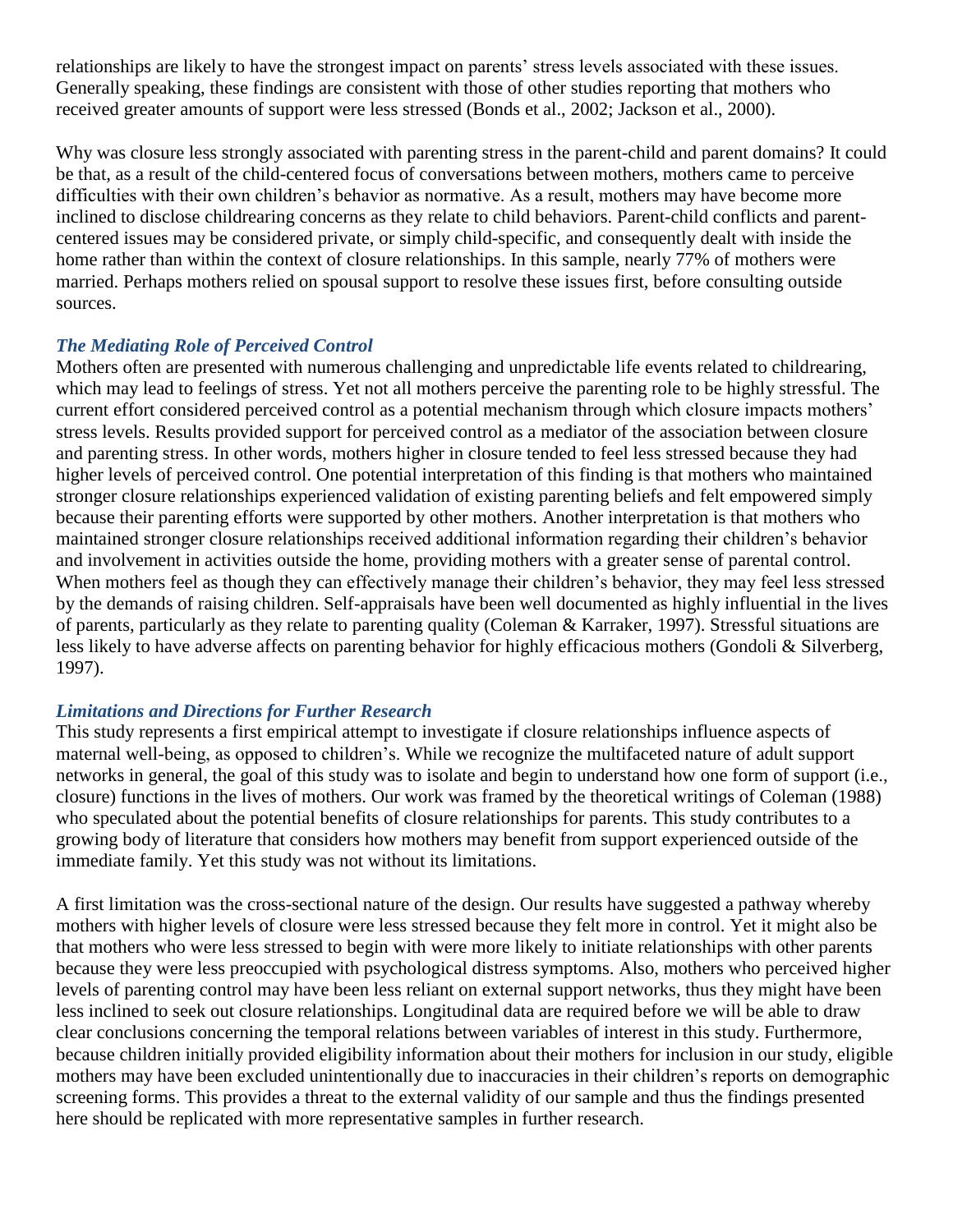Perceived control and parenting stress were both measured using mother self-reports on questionnaires. This presented possible bias due to social acceptability of self-report and to shared methods (Bank et al., 1990), which can distort observed associations between variables. Future studies should consider the use of multiple methods to minimize this validity threat (Kenny 8r Kashy, 1992). Because children and mothers worked together to select friends' names to which mothers' indicated their relationships with those friends' parents, mono-method bias was less likely present in closure-stress associations.

It is also possible that the extent to which mothers were likely to maintain closure relationships in the first place was dependent on factors not assessed within the current effort. Extroversion, for example, has been linked with greater sociability and interpersonal warmth among adults (Vondra 8r Belsky, 1993). Thus, highly extroverted mothers may have been more likely to initiate closure relationships, and thus more likely to experience the potential benefits of these relationships. Further studies might consider mothers' personality characteristics as they relate to mothers' efforts to initiate and sustain interparental relationships.

Levels of parenting stress were certainly lower in our sample than they might have been in a sample selected with parenting risk in mind. It may be that closure relationships function differently or have different correlates among at-risk mothers or within families with different demographic characteristics than those represented within our sample. Unfortunately, our data were not well suited to examine family structure as a potential moderator of closure-stress associations. Given the manner in which our data were coded, it is very possible that some mothers would have been miscategorized as "single" or "other" when, in fact, they were living within the context of a "two-adult" or "extended" family. Our intention within the current research effort was to document the nature of associations among closure, parenting stress, and perceived control within a sample of African American and European American mothers of third-grade children. Further research on this topic should consider whether the pattern of associations observed varies among mothers who differ according to such characteristics as race/ethnicity, social class, family structure, parenting risk, geographical location, and child age.

## **REFERENCES**

Abidin, R. R. 1995. Parenting stress index: Professional manual (3rd ed.). Odessa, FL: Psychological Assessment Resources.

Amato, P. R., and F. Fowler. 2002. Parenting practices, child adjustment, and family diversity. J Marriage & Family 64:703–16.

Anthony, L. G., B. J. Anthony, D. N. Glanville, D. Q. Naiman, C. Waanders, and S. Schaffer, S. 2005. The relationships between parenting stress, parenting behavior and preschoolers' social competence and behavior problems in the classroom. Infant & Child Devel 14:133–54. doi:10.1002/icd.385

Bank, L., T. J. Dishion, M. Skinner, and G. R. Patterson. 1990. Method variance in structural equation modeling: Living with "GLOP." In Depression and aggression in family interaction, ed. G. R. Patterson, pp. 247–70. Hillsdale, NJ: Erlbaum.

Baron, R., and D. Kenny. 1986. The moderator-mediator variable distinction in social psychological research: Conceptual, strategic, and statistical considerations. J Personality & Social Psychol 51:1173–82. doi:10.1037/0022-3514.51.6.1173

Barry, T. D., S. T. Dunlap, S. J. Cotton, J. E. Lochman, and K. C. Wells. 2005. The influence of maternal stress on disruptive behavior problems in boys. J Am Acad Child & Adoles Psych 44:265–73.

Bianchi, S. M., and S. B. Raley. 2005. Time allocation in families. In Work, family, health, and well-being, eds. S. M. Bianchi, L. M. Casper, and R. B. King, pp. 21–42. Mahwah, NJ: Erlbaum.

Bonds, D. D., D. M. Gondoli, M. L. Sturge-Apple, and L. N. Salem. 2002. Parenting stress as a mediator of the relationship between parenting support and optimal parenting. Parenting: Sci & Pract 2:409–35.

Campis, L. K., R. D. Lyman, and S. Prentice-Dunn. 1986. The parental locus of control

scale: Development and validation. J Clinical Child Psychol 15:260–7. Carbonaro, W. J. 1998. A little help from my friend's parents: Intergenerational closure and educational outcomes. Sociology Edu 71:295–313. doi: 10. 2307/2673172 Carmines, E. G., and R. A. Zeller. 1979. Reliability and validity assessment. Beverly Hills, CA: Sage.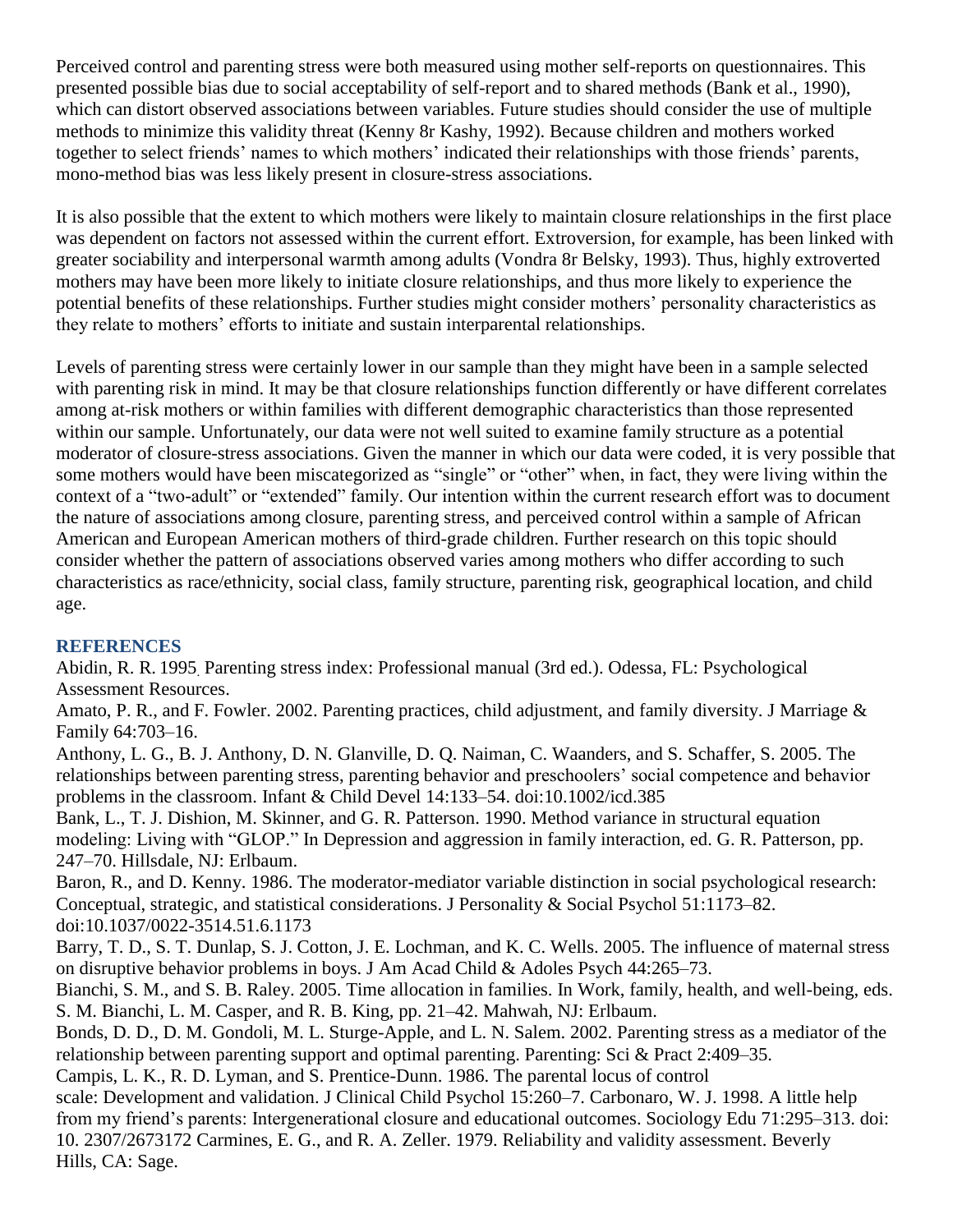Cicchetti, D., F. A. Rogosch, and S. T. Toth. 1998. Maternal depressive disorder and contextual risk:

Contributions to the development of attachment insecurity and behavior problems in toddlerhood. Develop & Psychopathol 10283–300.

Coleman, J. S. 1988. Social capital in the creation of human capital. Am J Soc 94:S95– S120. doi:10.1086/228943

Coleman, P. K., and K. H. Karraker. 1997. Self-efficacy and parenting quality: Findings and future applications. Develop Rev 18:47–85.

Coltrane, S. 2000. Research on household labor: Modeling and measuring the social embeddedness of routine family work. J Marriage & Family 62:1208–33.

Coplan, R. J., L. C. Findlay, and L. J. Nelson. 2004. Characteristics of preschoolers with lower perceived competence. J Abnormal Child Psychol 32:399–408.

Costa, N. M., C. F. Weems, K. Pellerin, and R. Dalton. 2006. Parenting stress and childhood psychopathology: An examination of specificity to internalizing and externalizing symptoms. J Psychopathol & Behav Assess 28:113–22.

Crouch, J. L., and L. E. Behl. 2001. Relationships among parental beliefs in corporal punishment, reported stress, and physical child abuse potential. Child Abuse & Neglect 25:413–9. doi:10.1016/S0145- 2134(00)00256-8

Daly, K. 2002. Time, gender, and the negotiation of family schedules. Symbolic Interac 25:323–42. doi:10.1525/si.2002.25.3.323

Fletcher, A. C., A. G. Hunter, and A. Y. Eanes. 2006. Links between social network closure and child wellbeing: The organizing roles of race and friendship context. Develop Psychol 42:1057–68. doi:10.1037/0012- 1649.42.6.1057

Fletcher, A. C., D. Newsome, P. Nickerson, and R. Bazley. 2001. Social network closure and child adjustment. Merrill-Palmer Quarterly 47:500–31. doi:10.1353/ mpq.2001.0021

Gondoli, D. M., and S. B. Silverberg. 1997. Maternal emotional distress and diminished responsiveness: The mediating role of parenting efficacy and parental perspective taking. Develop Psychol 33:861–8.

Hassall, R., J. Rose, and J. McDonald. 2005. Parenting stress in mothers of children with an intellectual disability: The effects of parental cognitions in relation to child characteristics and family support. J Intellec Disabil Res 49:405–18. doi:10.1111/j.1365-2788.2005.00673.x

Hollingshead, A. 1975. Four factor index of social status. Unpublished manuscript. New Haven: Yale University Department of Sociology.

Izzo, C., L. Weiss, T. Shanahan, and F. Rodriguez-Brown. 2000. Parental self-efficacy and social support as predictors of parenting practices and children's socioemotional adjustment in Mexican immigrant families. JPreven & Interven Commun 20:197–213.

Jackson, A. P., J. Brooks-Gunn, C. C. Huang, and M. Glassman. 2000. Single mothers in low-wage jobs: Financial strain, parenting, and preschoolers' outcomes. Child Develop 71:1409–23. doi:10.1111/1467- 8624.00236

Kenny, D. A., and D. A. Kashy. 1992. Analysis of the multitrait-multimethod matrix by confirmatory factor analysis. Psychol Bull 112:165–72.

Kim, H. K., and P. C. McKenry. 1998. Social networks and social support: A comparison of African Americans, Asian Americans, Caucasians, and Hispanics. J Comparative Family Stud 29:313–34.

Lazarus, R. S., and S. Folkman. 1984. Stress, appraisal, and coping. New York: Springer.

Mallers, M. H., D. M. Almeida, and S. D. Neupert. 2005. Women's daily physical health symptoms and stressful experiences across adulthood. Psychol & Health, 20:389–403.

Mulsow, M. Y. M., Caldera, M. Pursley, A. Reifman, and A. C. Huston. 2002. Multilevel factors influencing maternal stress during the first three years. J Marriage & Family 64:944–56.

Ostberg, M., and B. Hagekull. 2000. A structural modeling approach to the understanding of parenting stress. J Clinical Child Psychol 29:615–25.

Peirce, R. S., M. R. Frone, M. Russell, M. L. Cooper, and P. Mudar. 2000. A longitudinal model of social contact, social support, depression, and alcohol use. Health Psychol 19:28–38.

Preacher, K. J., and A. F. Hayes. 2004. SPSS and SAS procedures for estimating indirect effects in simple mediation models. Behav Res Methods, Instruments, & Computers 36:717–31.